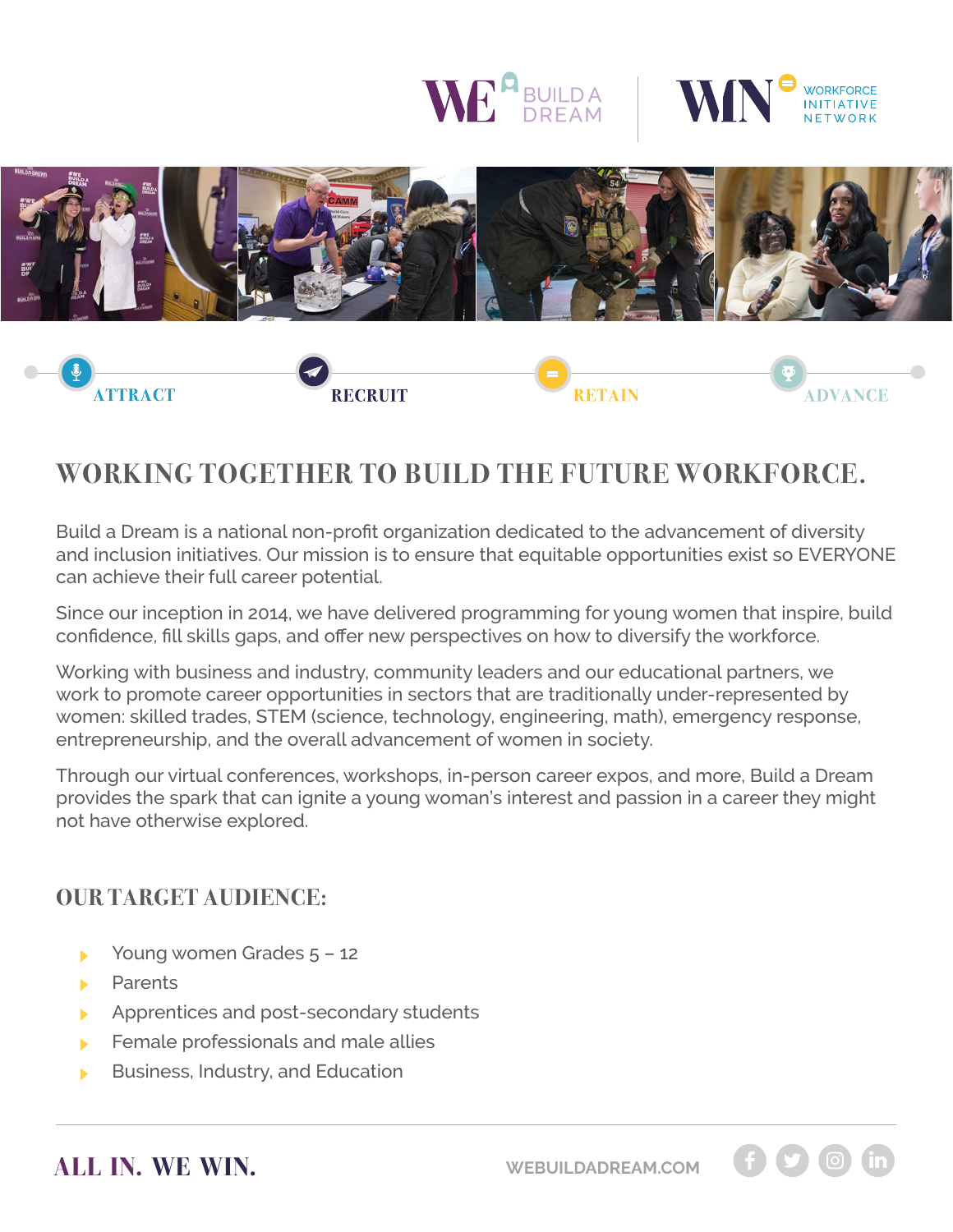# **IMPACT REPORT**

### MEDIA EXPOSURE



Guest on 3 PODCASTS | 28 FACEBOOK LIVES with women in the industry

> Launched podcast "PERFECTLY UNFILTERED"

TV & PRINT COVERAGE: Calgary Morning Live, CBC Canada, Manufacturing & Automation, London Metro, Windsor Star, The Drive, Biz X Magazine

#### EVENTS & EDUCATION

- 15 in-person Career Discovery Expos in Ontario 14,000 + ATTENDEES
- ▶ 10 "virtual" discovery expos across the country 8,500 + ATTENDEES
- Celebrate **INTERNATIONAL** DAY OF THE GIRL 2018, 2019, 2020
- **Launched our CAREER DISCOVERY & confidence** building workshop

#### SPEAKING ENGAGEMENTS

University of Windsor Keynote, Enbridge Diversity & Mentorship Panel, International Women's Day, Canadian Apprenticeship Forum, City of Missisauga, Ontario Council for Technology Education



Canadian Apprenticeship Forum National Strategy for **WOMEN IN** SKILLED TRADES LEADERSHIP COMMITTEE.

#### **GROWTH**



- From one in-person event in 2014 to 15 Career Discovery Expos, 10 Virtual Discovery Expos in 2020.
- 2021 will see growth in Virtual Career Discovery Expos. Watch our website for details!
- Staff Offices in Toronto and Windsor, Ontario.
- Co-authored 2 children's books
- **Launched Merchandise Store.**

#### PARTNERSHIPS

- **10** Corporate Partners
- **160 Event Sponsors**
- **6** Funded Grants
- Hundreds of School Boards, Educators, Unions, Associations, and Industry Leaders support our mission.
- \$728,000 Government of Canada, Skilled Trades Awareness and Readiness Program

#### COLLABORATIONS WITH:

WBLC - Work Based Learning Consortium (Women in Manufacturing)

CAF - Canadian Apprenticeship Forum

TRILLIUM Network for Advanced Manufacturing Research

RISE Windsor-Essex

## **INVESTING IN BUILD A DREAM = INVESTING IN BUILDING & DIVERSIFYING YOUR WORKFOCE.**